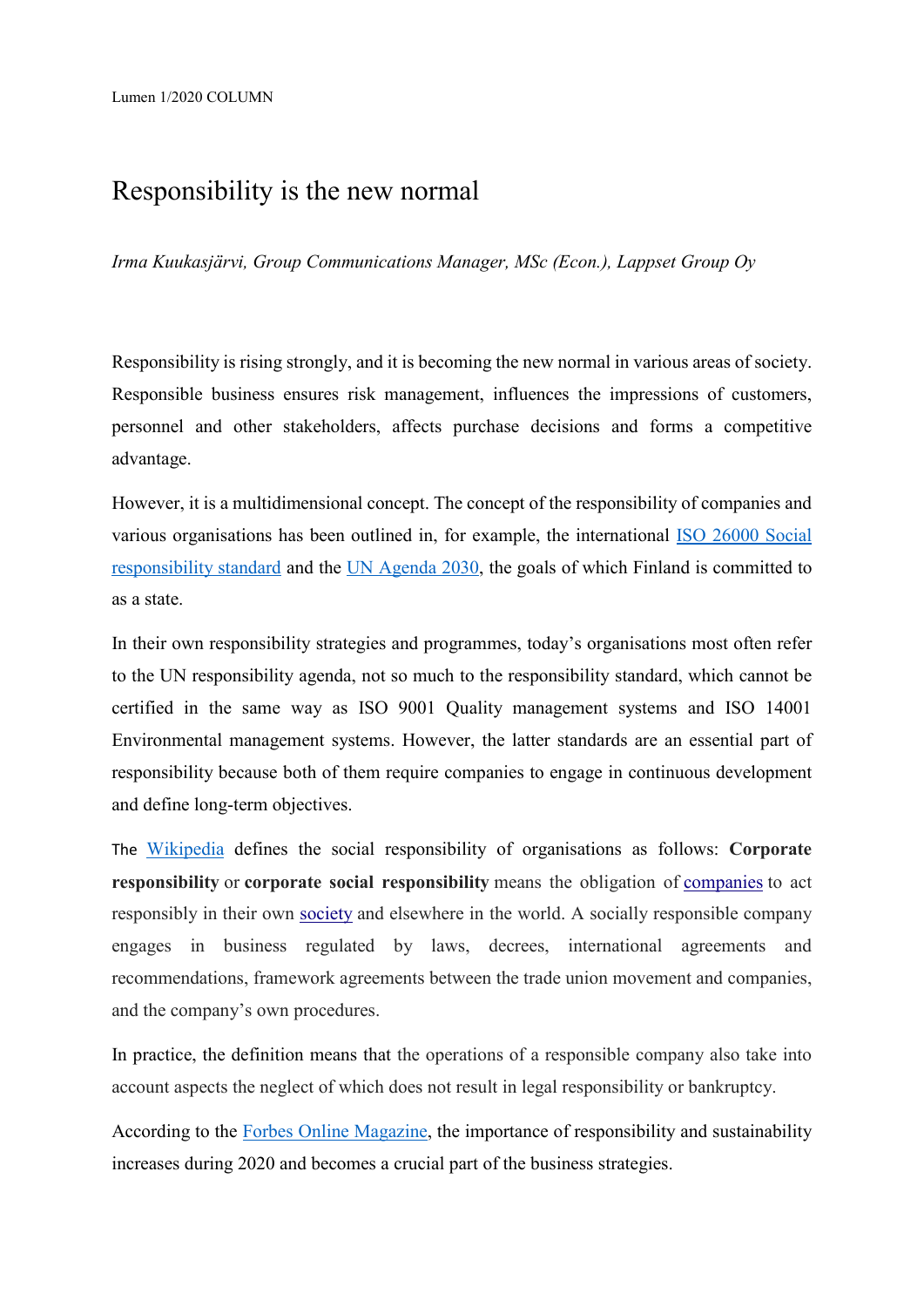However, social responsibility is not the same as charity, although donations are part of social responsibility. According to the Wikipedia article, donations alone do not make a company responsible; it is rather a question of how the company takes into account the effects of its operation on society and different stakeholders. Minimising the negative environmental effects of business, for example, is regarded as true social responsibility.

### Responsibility is an ethical question related to values

Responsibility is about how the operation of the company or organisation takes into account people and the economic and environmental viewpoints. It is also largely about the values of the company/organisation and whether they are implemented in practice. Responsibility is part of the ethics of action. Ethical principles are usually summed up in ethical guidelines in the *[Code of Conduct](https://en.wikipedia.org/wiki/Code_of_conduct)* document.

It takes a stand on the behaviour of the management and personnel of the organisation, including questions related to governance and financial administration, money laundering, bribery, blackmail and other issues close to the topic.

The respect of human rights, issues concerning child and forced labour, the working environment of employees, anti-discrimination and equality are essential parts of the ethical guidelines of an organisation.

Responsibility requirements also extend to the subcontracting chain. How far they extend is another question entirely. Subcontracting partners should be committed to complying with requirements through agreements, and inspection visits should be done to ensure that the agreements are implemented in practice. Shortcomings should be intervened in. The transparency of the subcontracting chain can be challenging in many fields because the customer or consumer is not necessarily able to clarify the chain of custody.

In clothing stores, I now often ask where and in what working conditions the product was manufactured. I very rarely get a credible answer. Usually the answer is that the salesperson does not know.

#### From acorns grow oak trees

The significance of environmental issues is emphasised again, spurred on by the climate change discussion. Companies and organisations that act responsibly set themselves short- and longterm goals concerning environmental issues, including the decrease of energy consumption and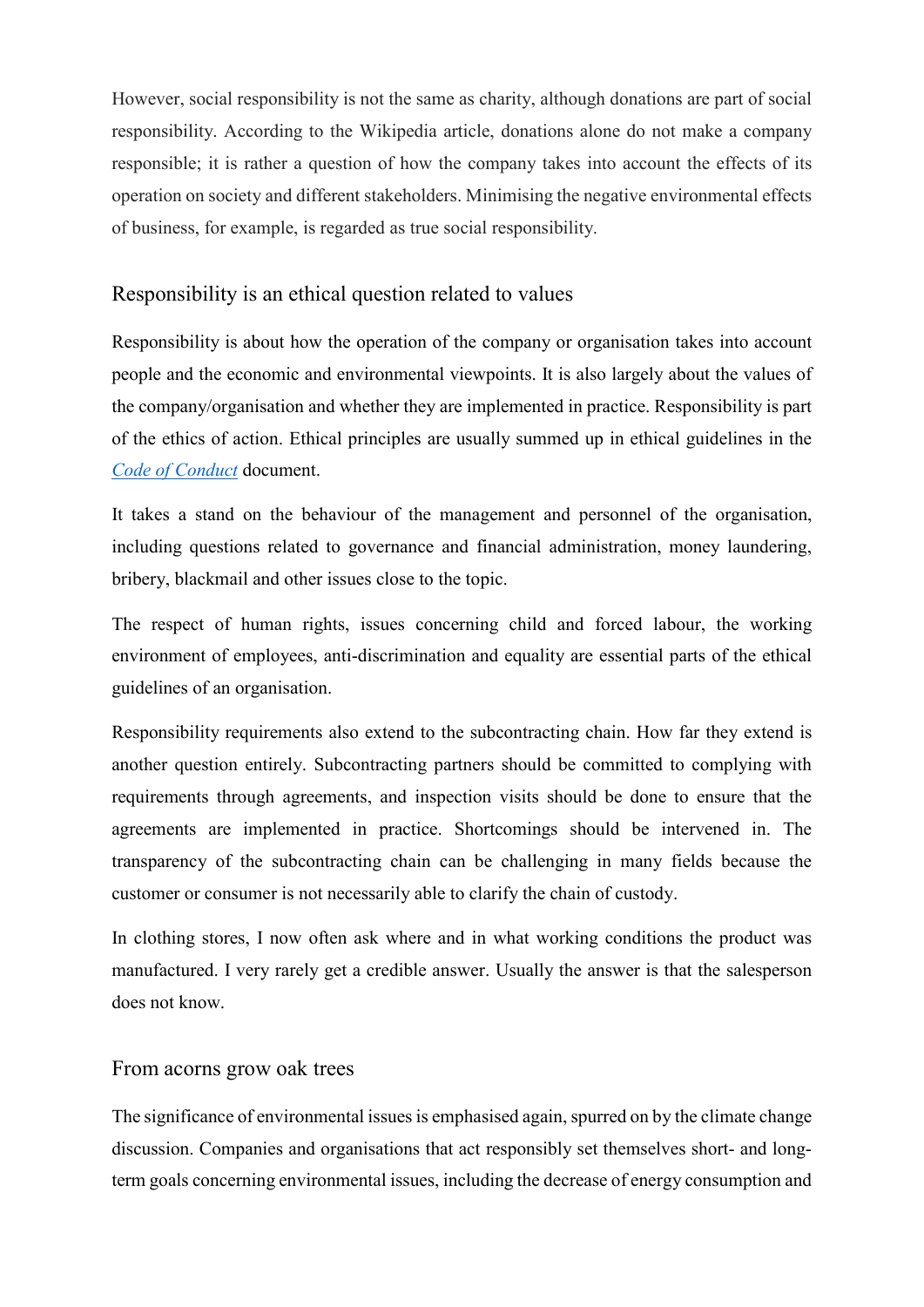emissions, the sorting and handling of raw materials, chemicals and processes used for manufacturing products/services and the handling of waste, to name but a few.

The idea that "from acorns grow oak trees" also works for responsibility. Is waste, such as plastic, metal, glass, bio-waste, paper, cardboard, bottles and paperboard, sorted in kitchens and shared spaces in connection with offices and workspaces at your workplace? Are computers, machines and office lights turned off at the end of the workday? Is energy consumption monitored? Do you sort waste at home? Do you take plastic waste to a recycling point or do you put it in mixed waste?

Are the production processes and spaces clean and in order? A lean operational culture includes many things that support responsibility, such as the 5S principle including sorting, setting in order, cleaning, standardising the work process, commitment and, as the sixth "S", safety.

In the Nordic Countries, we largely act responsibly according to legislative requirements and do our share for the world both home and at work, but this is not enough if the great powers of the world are not committed to the task.

#### Customer's impression is crucial

International customers, partners and guests are not familiar with the Finnish way of operating, let alone Finnish legislation. You only have to go to the neighbouring Sweden, where customers are by no means aware of how responsibility is implemented in Finnish organisations.

At the moment, responsibility issues come up, for example, in public procurement processes most strongly in the Netherlands and Sweden, where they have already become basic requirements for the procurement process.

If the customer requires that matters related to responsibility be in order for those participating in competitive tendering, they should be in order both in theory and in practice. Significant customers may have experts of many different fields in their procurement organisation assessing the validity of the arguments presented. They may also require an assessment visit to a company that has submitted a tender. In communication, the significance of actions is therefore greater than that of mere words, and communication should be based on actual measures and actions.

Impressions have an enormous significance today. If the customer has an impression that a certain part of a product or service can be harmful to health or the environment, it is challenging